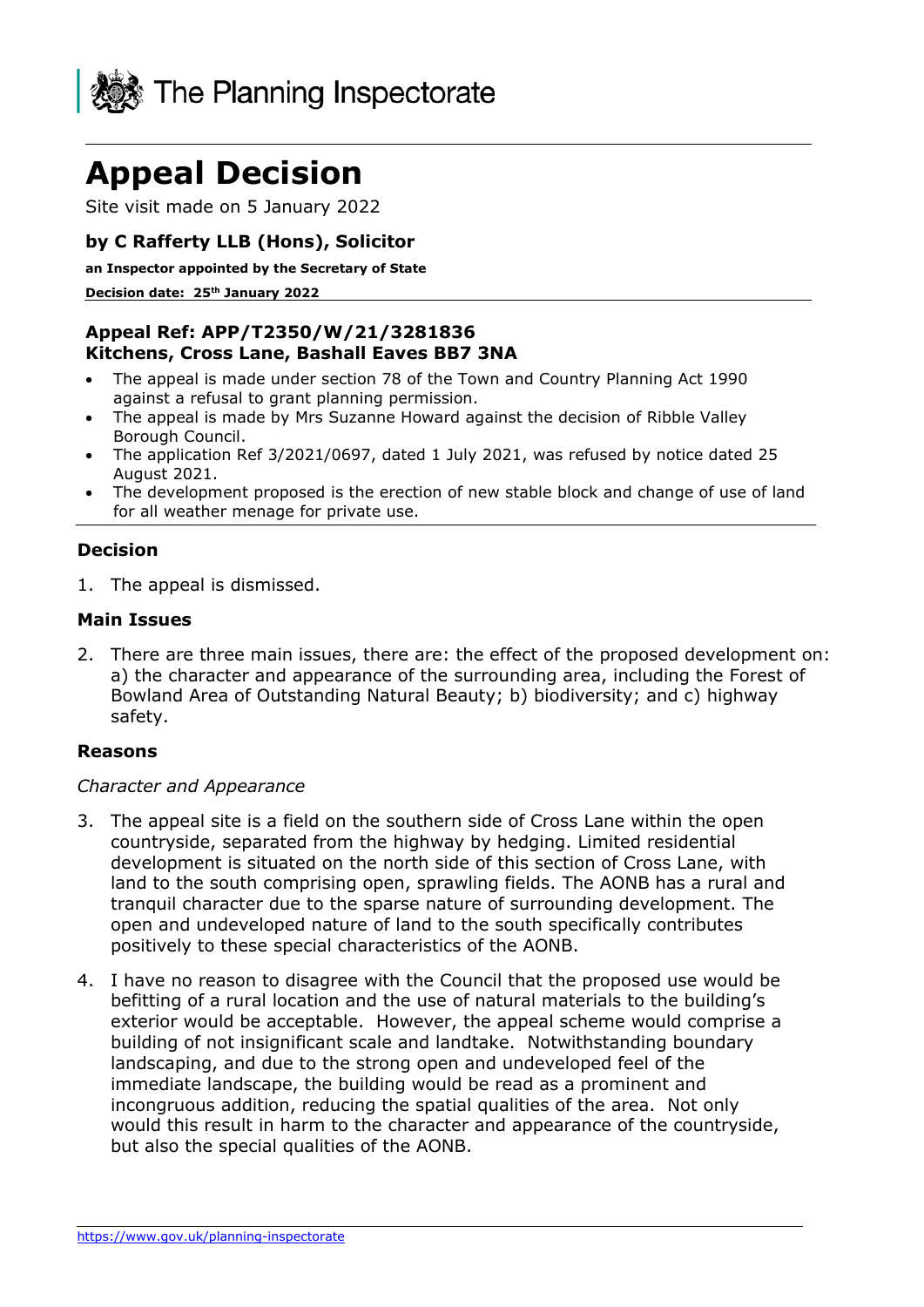5. This would be contrary to Policies DMG1 and DMG2 of the Ribble Valley Borough Core Strategy 2008 – 2028 (the Core Strategy) which seek to ensure, amongst other things, good design and, within the open countryside, it must be in keeping with the character of the landscape. It would also be contrary to Policy EN2 of the Core Strategy which makes it clear that the landscape and character of the AONB is to be protected, conserved and enhanced, with development expected to contribute to conservation of the natural beauty of the area. This echoes paragraph 176 of the National Planning Policy Framework (the Framework), which notes that great weight should be given to such conservation and enhancement, together with the limiting the scale and extent of development within such areas.

## *Biodiversity*

- 6. The appeal site lies close to the Braddup Wood South Biological Heritage Site (BHS), located further along Cross Lane. Policy EN4 of the Core Strategy states that proposals affecting such sites will only be permitted where the negative effects can be mitigated or compensated for, and refers to the need for appropriate survey information in this regard.
- 7. It is acknowledged that the appeal site is detached from the BHS. However, a portion of hedgerow removal may be required to facilitate a safe access. While this would impact a limited amount of the hedgerow it nonetheless could have the potential to result in habitat fragmentation or loss, impacting the BHS. Policy DMG2 of the Core Strategy is clear that in an AONB the most important consideration in assessing proposals includes avoiding habitat fragmentation.
- 8. Due to the presence of the hedgerow, there are potential wildlife corridors between the BHS and the appeal site which may be impacted by the proposal. The appellant has stated that any impacts would be minimal but no assessment has been provided in this regard. The appeal documentation is therefore deficient in its assessment of any impacts that the proposal may have on the BHS and on how such impacts would be managed.
- 9. Consequently, the proposal fails to accord with Policy EN4 of the Core Strategy, the aims of which I have set out above.

## *Highway Safety*

- 10. The appeal site would be accessed via the existing entrance point on Cross Lane. Although narrow, the approach to the site in both directions provides an ample stretch of largely straight road with adequate visibility of the road ahead.
- 11. However, the presence of hedging along this section of Cross Lane would reduce the visibility of both the site entrance to road users on Cross Lane, and of passing traffic on Cross Lane to vehicles emerging from the site itself. In order to avoid conflict between these road users, the Council has recommended widening of the site access and the removal of some hedgerow. The appellant is amenable to this suggestion and, on the basis of my observations, I have no reason to disagree that this would adequately address the issue, ensuing that there would be no adverse impacts of the proposal on surrounding highway safety.
- 12. While the precise details of the amount of hedgerow to be removed has not been agreed between the parties, I consider that if the development had been